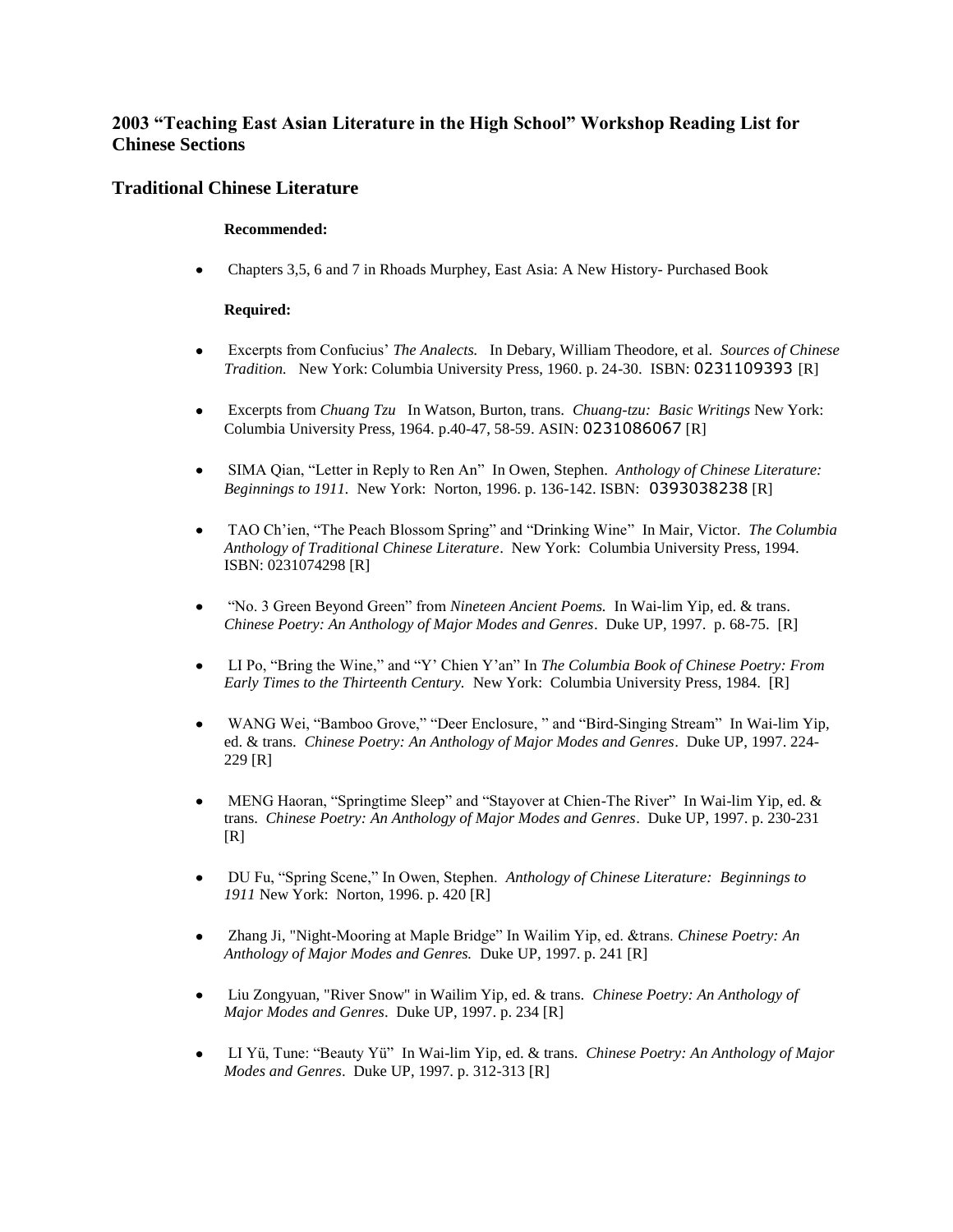- MA Zhiyuan, Tunes: "Sky-Pure Sand" In Wai-lim Yip, ed. & trans. *Chinese Poetry: An Anthology of Major Modes and Genres*. Duke UP, 1997. p. 340 [R]
- YUAN Chen (Yuan Zhen), "The Story of Ts'iu Ying-ying" In Birch, Cyril. *Anthology of Chinese Literature, Vol. I*. New York, Grove Press, 1965. p. 290-299. [R]
- PO Hsing-chien (Bo Xingjian), "The Story of Miss Li" In Birch, Cyril. *Anthology of Chinese Literature, Vol. I.* New York, Grove Press, 1965. p. 300-313. [R]
- FENG Menglong, "The Pearl-Sewn Shirt" In Birch, Cyril, trans. *Stories from a Ming Collection.* Bloomington, IN: Indiana University Press, 1959. p.39-96. [R]

## **MODERN CHINESE LITERATURE**

#### **Recommended:**

Chapters 8, 14, 17 and 19 in Rhoads Murphey, East Asia: A New History-Purchased book

#### **Required:**

- LU Xun, "Preface to *A Call to Arms*," "A Madman's Diary" [Columbia Anthology- purchased  $\bullet$ book]
- LU Xun, "Medicine" In Yang Xianyi and Gladys Yang, trans. *The Complete Stories of Lu Xun.* Bloomington, IN: Indiana University Press, 1981. p. 19-27. [R]
- YU Dafu, "Sinking" [Columbia Anthology-purchased]
- Ding Ling, "Shanghai, Pring 1930, Part I": from I Myself Am a Woman: Selected Writings of Ding Ling. Ed. Barlow, Tani E., with Gary J. Bjorge. Boston: Beacon
- Xu Zhimo, "Second Farewell to Cambridge" [Columbia Anthology-purchased]
- Wen Yiduo "Dead Water" [Columbia Anthology-purchased]
- Dai Wangshu, "Rainy Alley" [Columbia Anthology-purchased]
- SHEN Congwen, "Xiaoxiao" [Columbia Anthology-purchased]
- ZHANG Ailing, "Sealed Off" [Columbia Anthology-purchased]
- LU Xinhua, "The Wounded" In Dernberger, Robert F., et al. *The Chinese: Adapting the Past, Building the Future.* Ann Arbor, MI: Center for Chinese Studies, University of Michigan, 1986. p. 591-604. [R]
- BEI Dao, "Perfect," "February," "Showing Up," "Untitled," and "Landscape over Zero" In McDougall, Bonnie S., ed. *Waves: Stories by Bei Dao.* New York: New Directions, 1990. p. 11, 19, 25, 69, 73 [R]